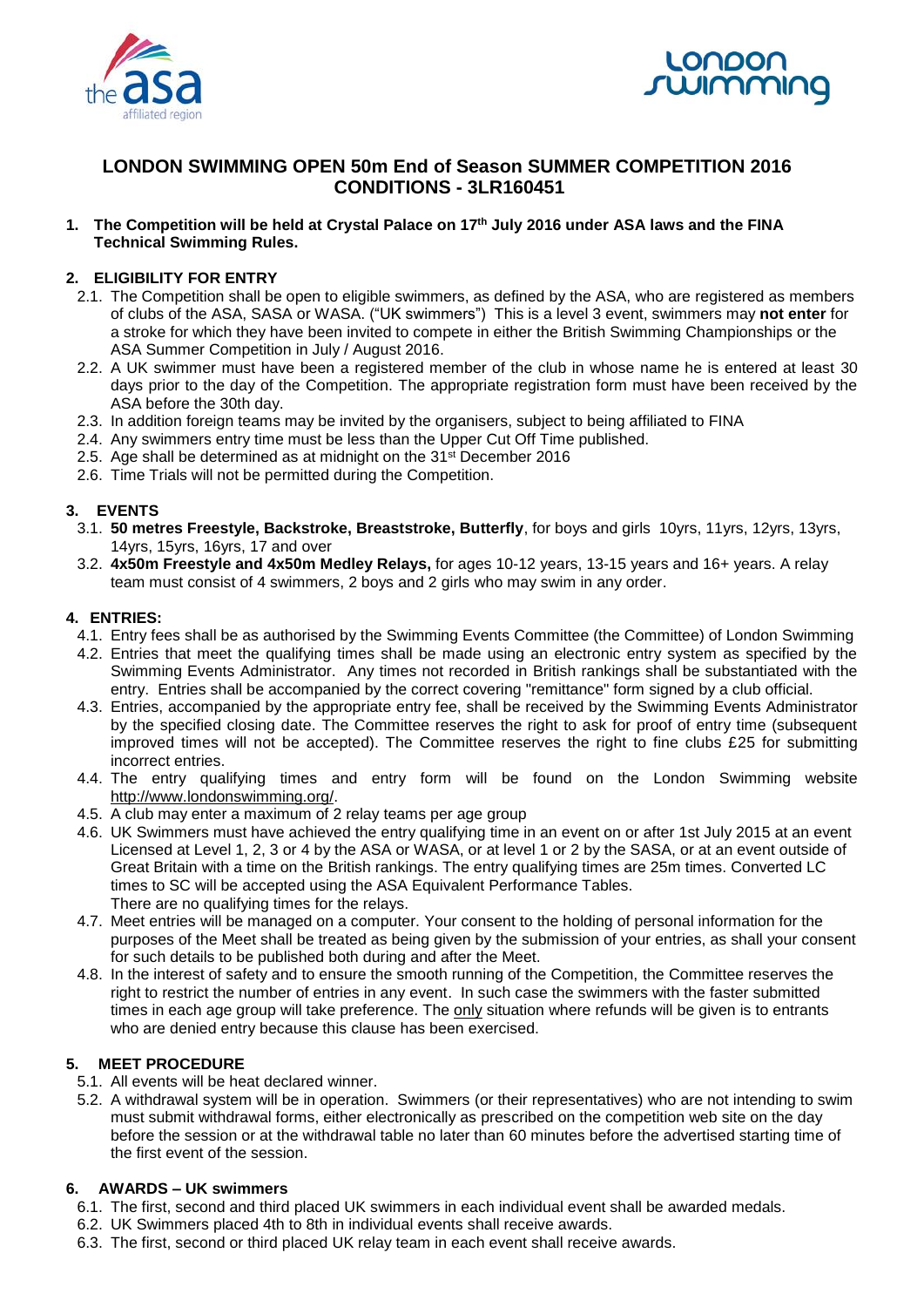- 6.4. The top boy and top girl UK swimmer in each age group, determined by aggregating the points across all 4 individual events, will receive a cash prize. Points will be awarded to positions as follows:  $1^{st}$  9;  $2^{nd}$  7,  $3^{rd}$  6, 4<sup>th</sup> 5, 5<sup>th</sup> 4, 6<sup>th</sup> 3, 7<sup>th</sup> 2 and 8<sup>th</sup> 1.
- 6.5. Swimmers will be appropriately dressed for presentation e.g. full tracksuit or club shorts and top.

#### **7. AWARDS – non - ASA swimmers**

7.1. Any invited foreign swimmer coming 1<sup>st</sup>, 2<sup>nd</sup> or 3<sup>rd</sup> overall will receive a commemorative medal.

#### **8. DISPUTES**

Any dispute for which the foregoing Conditions do not provide shall be determined by the Committee.

Please see the London Swimming Website for additional information *www.londonswimming.org*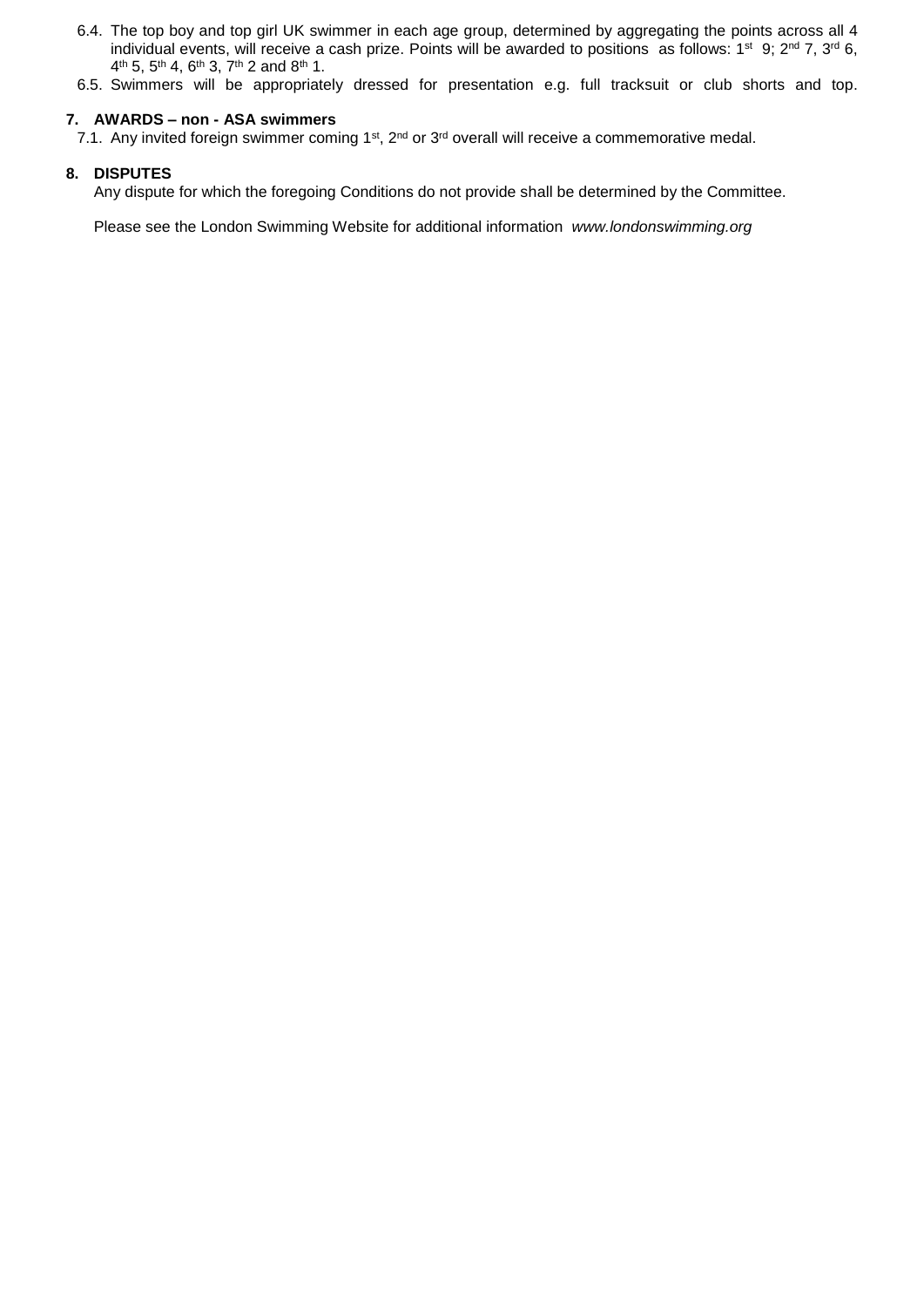

## LONDON SWIMMING

50M End of Season and Mixed Relay Gala

under ASA Laws and FINA Technical Rules Licence No: 3LR160451



#### CRYSTAL PALACE NATIONAL SPORTS CENTRE - 17 July 2016 ENTRY FORM MALE FEMALE (Please circle as appropriate)

| <b>SURNAME</b><br>Please print all information | <b>First Name</b> | <b>DOB</b> |  |
|------------------------------------------------|-------------------|------------|--|
| <b>ADDRESS</b>                                 |                   |            |  |
| <b>CLUB</b>                                    |                   | POST CODE  |  |
| Age as at 31/12/2016                           |                   | ASA no     |  |

(All information given above must be the same as that given on your ASA registration details)

Entry Times must be equal to or slower than the 25m times shown All entry times (25m) entered must be those achieved at a designated meet since 1 July 2015 Converted LC times to SC will be accepted using the ASA Equivalent Performance Tables

| <b>BOYS</b> | Freestyle | <b>Breast</b> | <b>Butterfly</b> | <b>Back</b> | <b>GIRLS</b> | Freestyle | <b>Breast</b> | <b>Butterfly</b> | <b>Back</b> |
|-------------|-----------|---------------|------------------|-------------|--------------|-----------|---------------|------------------|-------------|
|             | 50        | 50            | 50               | 50          |              | 50        | 50            | 50               | 50          |
| 10yrs       | 34.0      | 45.0          | 38.4             | 39.8        | 10yrs        | 34.8      | 46.5          | 39.6             | 40.4        |
| 11yrs       | 31.5      | 42.5          | 35.6             | 37.1        | 11yrs        | 31.8      | 41.9          | 35.5             | 37.0        |
| 12yrs       | 29.3      | 38.6          | 32.5             | 34.3        | 12yrs        | 29.6      | 38.8          | 32.5             | 34.8        |
| 13yrs       | 27.6      | 35.7          | 30.3             | 32.6        | 13yrs        | 28.3      | 36.6          | 31.1             | 33.0        |
| 14yrs       | 26.2      | 34.0          | 28.4             | 30.5        | 14yrs        | 27.6      | 35.4          | 30.1             | 31.9        |
| 15yrs       | 25.2      | 32.6          | 27.2             | 29.3        | 15yrs        | 27.4      | 34.9          | 29.4             | 31.4        |
| 16yrs       | 24.4      | 31.6          | 26.5             | 28.5        | 16yrs        | 27.2      | 34.9          | 29.3             | 31.2        |
| $17 + yrs$  | 22.8      | 28.8          | 24.5             | 26.5        | $17 + yrs$   | 25.8      | 32.6          | 27.7             | 29.7        |

All entry times (25m) entered must be those achieved at a designated meet since 1 July 2015

| <b>FVENT</b>   | Best Time - 25m | <b>FVENT</b>     | Best Time - 25m |
|----------------|-----------------|------------------|-----------------|
| 50m Freestyle  |                 | 50m Breaststroke |                 |
| 50m Backstroke |                 | 50m Butterfly    |                 |

I declare that I (a) have achieved the published qualifying time for each event (b) know the particulars stated above are correct (c) am an eligible competitor according to the laws of the ASA (d) accept that that necessary data will be stored electronically (e) accept and abide by the conditions of LONDON SWIMMING (f) have not entered for a stroke in which I have been invited to the ASA and British Swimming Meets being held in July and August 2016.

Signature of competitor…………………………………………………………………….Date…………………………

Fee enclosed………events @ £4.00 per entry Total…………….. (Cheques payable to London Swimming ##) **or BACS payment to HSBC; Sort code: 40-20-09; Acc No 41469932 ## ONE cheque per club with Remit Form**

**Entries accompanied by the Remit form and correct entry fees must reach Leah Pullen, 16 Amherst Road, Ealing, London, W13 8ND Tel: 07808 403603 email: londonswimentry@gmail.com**

**by midnight of 22 June 2016 - the closing date for entries**

**NO LATE ENTRIES WILL BE ACCEPTED**